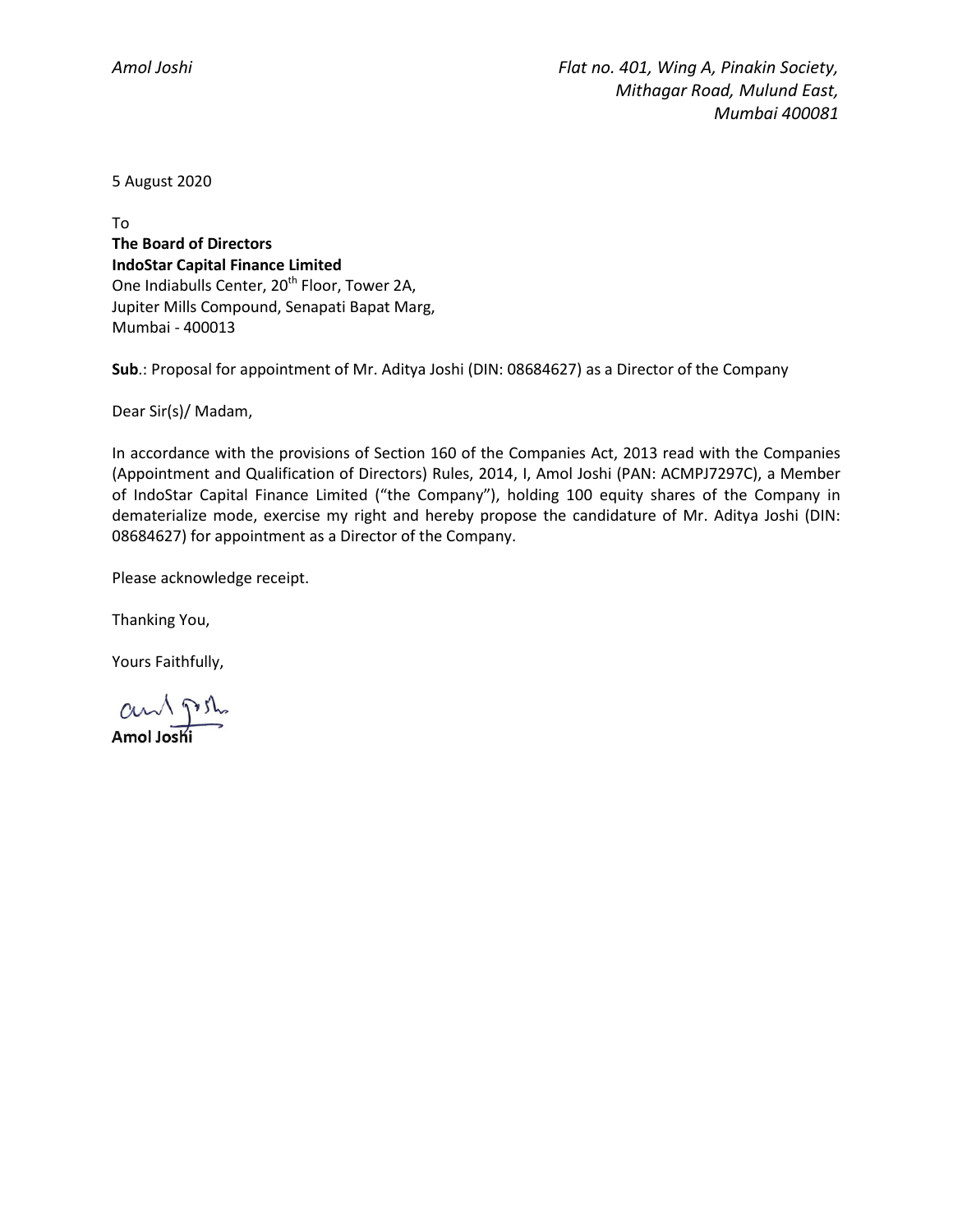5 August 2020

To **The Board of Directors IndoStar Capital Finance Limited** One Indiabulls Center, 20<sup>th</sup> Floor, Tower 2A, Jupiter Mills Compound, Senapati Bapat Marg, Mumbai - 400013

**Sub**.: Proposal for appointment of Mr. Sridhar Rengan (DIN: 03139082) as a Director of the Company

Dear Sir(s)/ Madam,

In accordance with the provisions of Section 160 of the Companies Act, 2013 read with the Companies (Appointment and Qualification of Directors) Rules, 2014, I, Amol Joshi (PAN: ACMPJ7297C), a Member of IndoStar Capital Finance Limited ("the Company"), holding 100 equity shares of the Company in dematerialize mode, exercise my right and hereby propose the candidature of Mr. Sridhar Rengan (DIN: 03139082) for appointment as a Director of the Company.

Please acknowledge receipt.

Thanking You,

Yours Faithfully,

 $\alpha$   $\sqrt{m}$